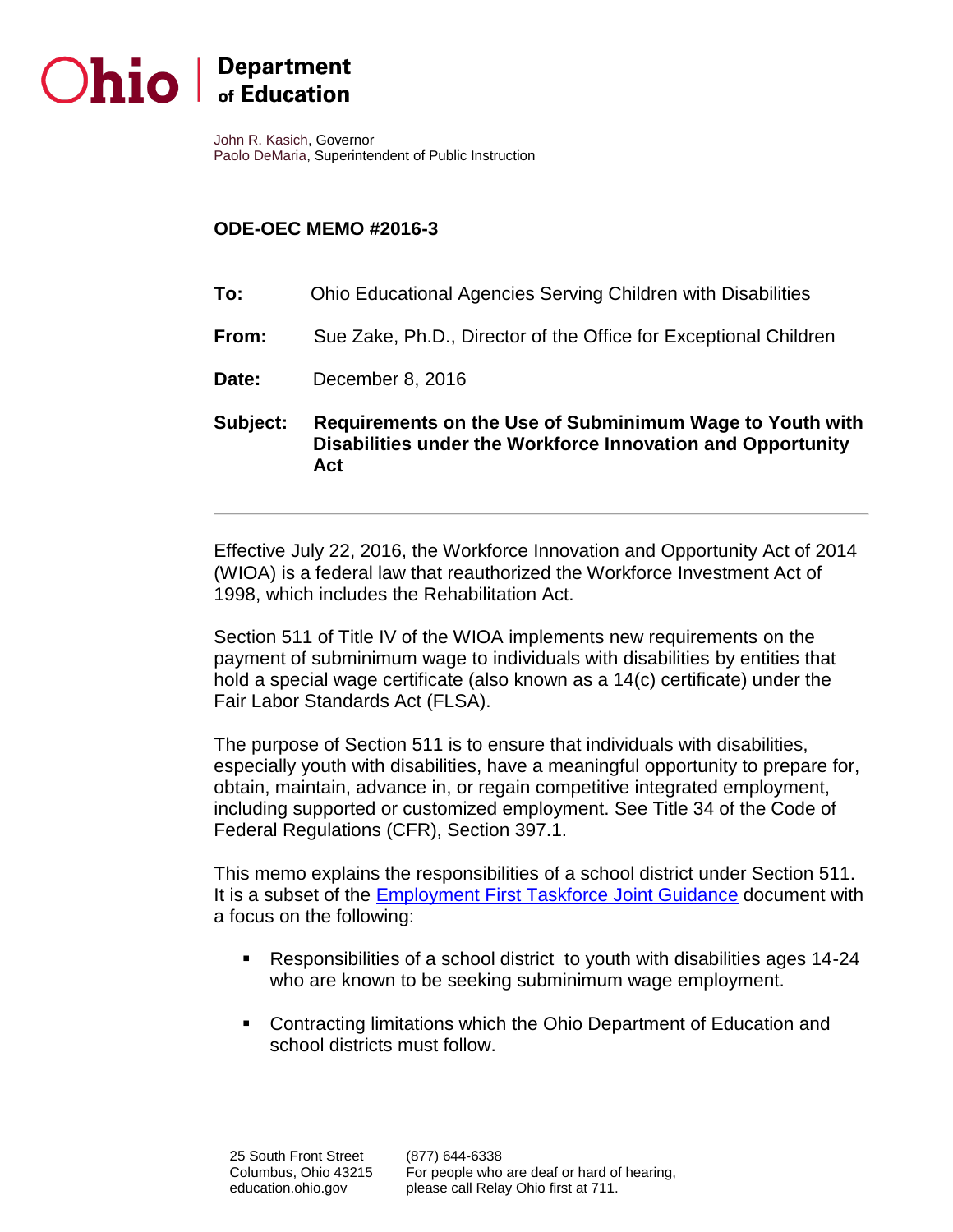#### **Responsibilities of a school district to youth with disabilities who are known to be seeking subminimum wage employment**

As appropriate, upon request, school districts must provide the proper documentation for a youth who is seeking subminimum wage employment. See 34 CFR 397.30. The Opportunities for Ohioans with Disabilities (OOD) is the designated State unit for obtaining this documentation and providing it to the youth seeking subminimum wage employment.

Before a youth with a disability can be paid a subminimum wage under a 14 (c) certificate, three steps must be completed. One of these required steps is to obtain documentation that pre-employment transition services as defined by WIOA or transition services under the Individuals with Disabilities Education Act (IDEA) have been completed. As a result, OOD may contact a school district and ask for documentation to show that a youth has completed transition services within the Individualized Education Program (IEP).

When requested, the school district must either:

- **Provide documentation of completed transition services within the IEP;** or
- **Provide documentation that the youth or, as applicable, the youth's** parent/guardian refuses (through informed choice) participation in transition services.

The proper documentation provided must:

- **If** Include a cover sheet that itemizes the documentation; and
- Contain, at a minimum, the following:
	- o Youth's name;
	- o Description of the transition service or activity completed/refused within the IEP. If transition services were refused, a reason for the refusal;
	- o Name of the provider of the required service or activity;
	- o Date that the required service or activity was completed/refused;
	- o Signature of educational personnel documenting completion/refusal of the required service or activity;
	- o Date of signature;
	- o Signature of educational personnel transmitting documentation to OOD; and
	- o Date and method (e.g., hand-delivered, faxed, mailed, e-mailed, etc.) by which the documentation was transmitted to OOD or the youth.